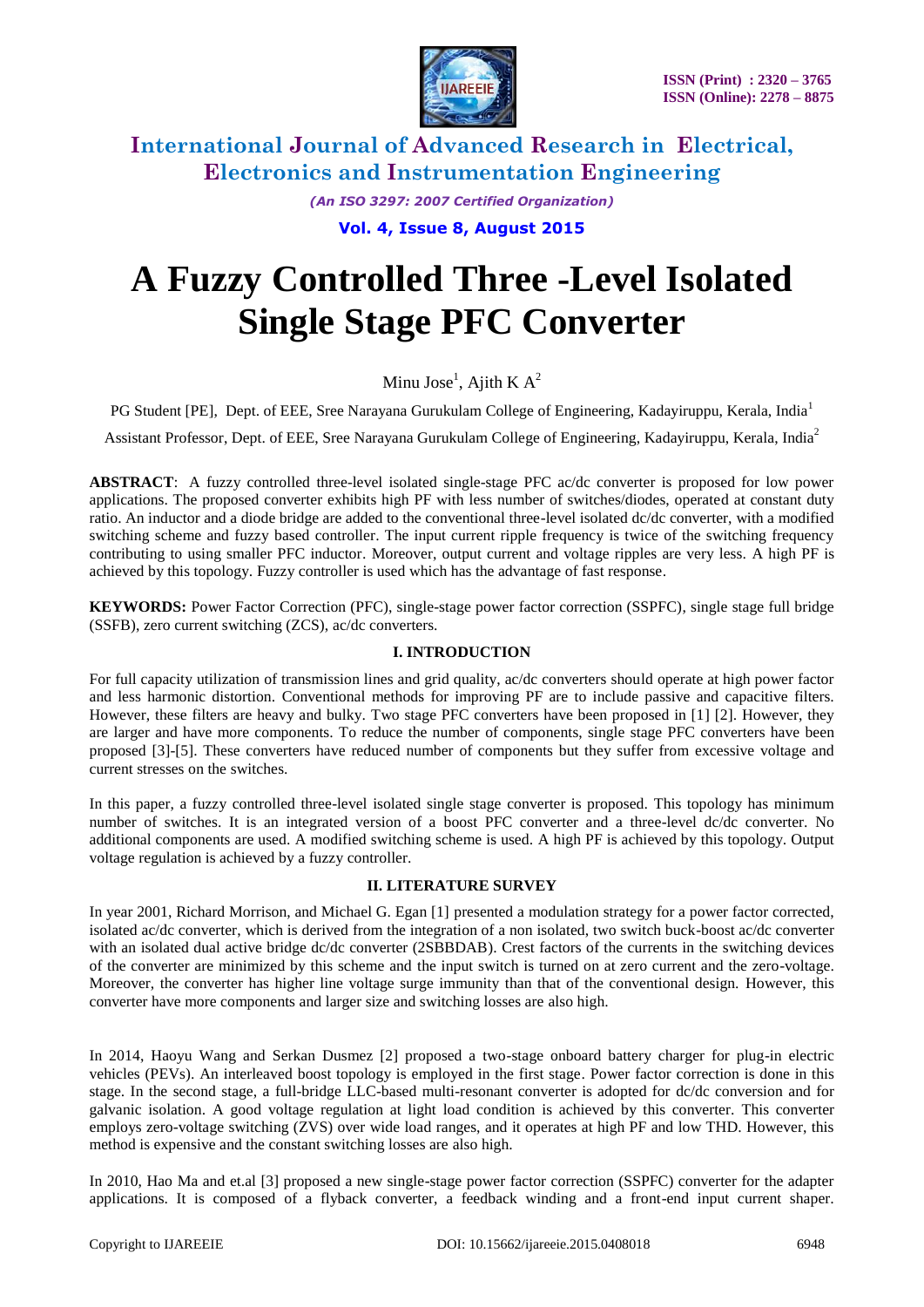

*(An ISO 3297: 2007 Certified Organization)*

### **Vol. 4, Issue 8, August 2015**

Operations of the converter are performed in a single-stage. A high efficiency and good power factor is achieved by this circuit. Furthermore, the feedback winding is connected to the input through only two diodes, which results in low conduction losses. It is a cost-effective approach to reduce the number of switches.

In year 2008, Jiann-Fuh Chen and et.al [4] proposed a single-stage current-fed boost PFC converter with zero current switching (ZCS) for high voltage applications. A variable frequency control scheme is employed in this topology. For a current-fed single stage full bridge (SSFB) converter there is no dc bus capacitor on the primary side of the transformer. Therefore, the dc bus voltage is subjected to excessive overshoots and ringing and the output voltage contains high amplitude second-order harmonic

Pritam Das and et.al proposed a voltage-fed PWM ac–dc single-stage full-bridge converter in the year 2013 [5]. Voltage-fed SSFB converters do not exhibit the drawbacks of current-fed single stage full bridge (SSFB) converters, where a large capacitor is located on the primary side dc bus. This converter can operate with excellent input power factor.

Mohammed S. Agamy and Praveen K. Jain in the year 2009 [6] proposed a three-level resonant single-stage power factor correction converter. This converter integrates the operation of the boost power factor preregulator and a threelevel resonant dc/dc converter. The dc-bus voltage and input current are regulated by means of duty cycle control of the boost part of the converter and the output voltage is regulated by controlling the switching frequency of the resonant converter. This provides a well regulated output voltage, high power factor, high efficiency, and control of the dc bus voltage to a desired range even at very light loading. This converter is suitable for both discontinuous and continuous input current This converter alleviate most of the drawbacks associated with SSFB converters, while reducing the voltage stress on the switches. However, this topology is bulky and can be further integrated.

Mehdi Narimani and Gerry Moschopoulos proposed a three level integrated AC/DC converter in the year 2014 [7]. This converter is an integrated version of a boost PFC ac-dc converter and three level integrated dc-dc converter. This is a single stage and fully integrated converter. This converter operates at high PF and high efficiency. However, two auxiliary diodes are included in the converter to enable a freewheeling path for primary side current when the energy in the leakage inductance is transferred to the bottom capacitor and to prevent input current to flow through the midpoint of split dc bus capacitors. A third auxiliary diode which operates as a boost PFC diode is also added. Even though this converter alleviates most of the problems mentioned earlier, it can be further integrated to remove the three auxiliary diodes.

#### **III. PROPOSED CONVERTER**

A fuzzy controlled three level isolated single stage PFC converter is an integrated version of a boost PFC ac/dc converter and a three level dc/dc converter.



Fig. 3.1 Fuzzy controlled three-level isolated single stage PFC converter

Fig. 3.1 shows the topology of proposed converter.  $S_1$ ,  $S_2$ ,  $S_3$  and  $S_4$  are the four switches.  $D_1$ ,  $D_2$ ,  $D_3$  and  $D_4$  are the rectifying diodes. There are six modes of operation for the converter.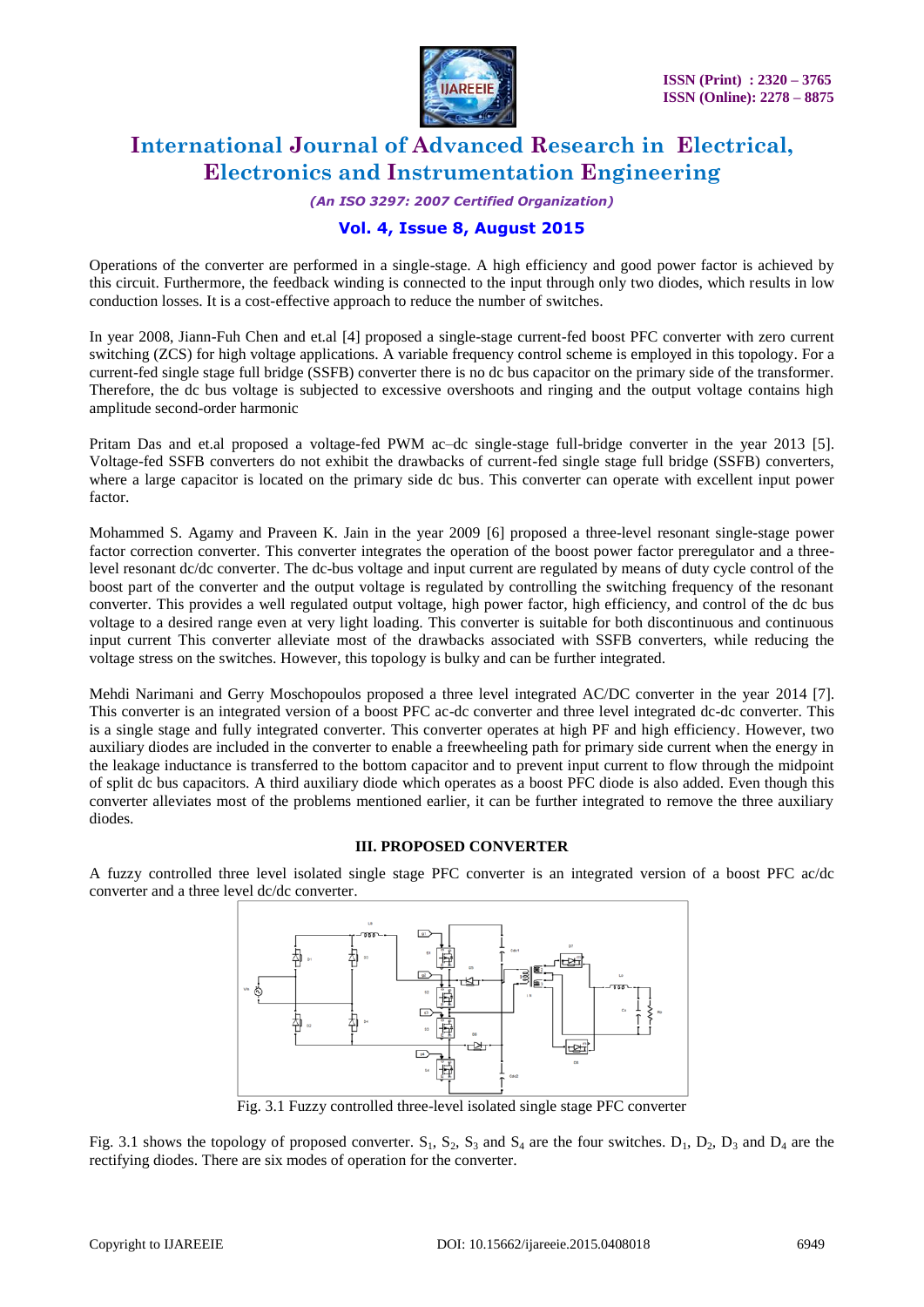

*(An ISO 3297: 2007 Certified Organization)*

### **Vol. 4, Issue 8, August 2015**

Mode 1: S<sub>1</sub> and S<sub>2</sub> are ON. The upper capacitor, C<sub>dc1</sub> discharges to the load by applying  $-V_{dc}/2$  to the primary side of the transformer. D<sub>8</sub> conducts at the secondary side of the transformer. Output inductor voltage is V<sub>Lo</sub>=V<sub>dc</sub>/2N-V<sub>o</sub>.

**Mode 2:**  $S_3$  is turned ON, while  $S_2$  remains ON. The primary current freewheels and zero voltage is applied across the primary side of the transformer. V<sub>in</sub> is applied across input inductor, and input current increases linearly storing energy in the inductor.

**Mode 3:**  $S_2$  is turned OFF,  $S_4$  is turned ON, while  $S_3$  is kept ON. The energy stored in the input inductor is transferred to the dc-link capacitors.  $-V_{\text{dc}}/2$  is applied across the primary side of the transformer.

**Mode 4:**  $C_{dc2}$  discharges over to the load and  $V_{dc}/2$  is applied across the primary side of the transformer. The voltage across the output inductor is  $V_{Lo} = V_{dc}/2N - V_o$ .

**Mode 5:**  $S_2$  is turned ON. The energy from the input is stored in the inductor. Operation is similar to Mode 2. Here primary side current freewheel through D<sub>6</sub>.

**Mode 6**:  $S_3$  is turned OFF.  $S_1$  is turned ON and  $S_2$  remains ON. Operation is similar to Mode 3. Input inductor energy is transferred to dc-link capacitors and  $-V<sub>dc</sub>/2$  is applied across primary side of transformer. Output current commutated from  $D_7$  to  $D_8$ .

The switching scheme and associated waveforms are shown in the Fig. 3.2. Here the converter is explained based on input current as discontinuous.



Fig. 3.2 Switching sequences S<sub>1</sub>-S<sub>4</sub>, primary side transformer voltage and current, input inductor current, output inductor current and voltage

The pulses for  $S_3$  are complement to  $S_1$  and pulses for  $S_4$  are complement to  $S_2$ .  $D_1$  represents half of the overlapping period of  $S_1$  and  $S_2$ .  $D_2$  represents the duty ratio of  $S_4$ . The duty ratios of  $S_1$  and  $S_3$  should be greater than 50% to enable overlapping of their ON time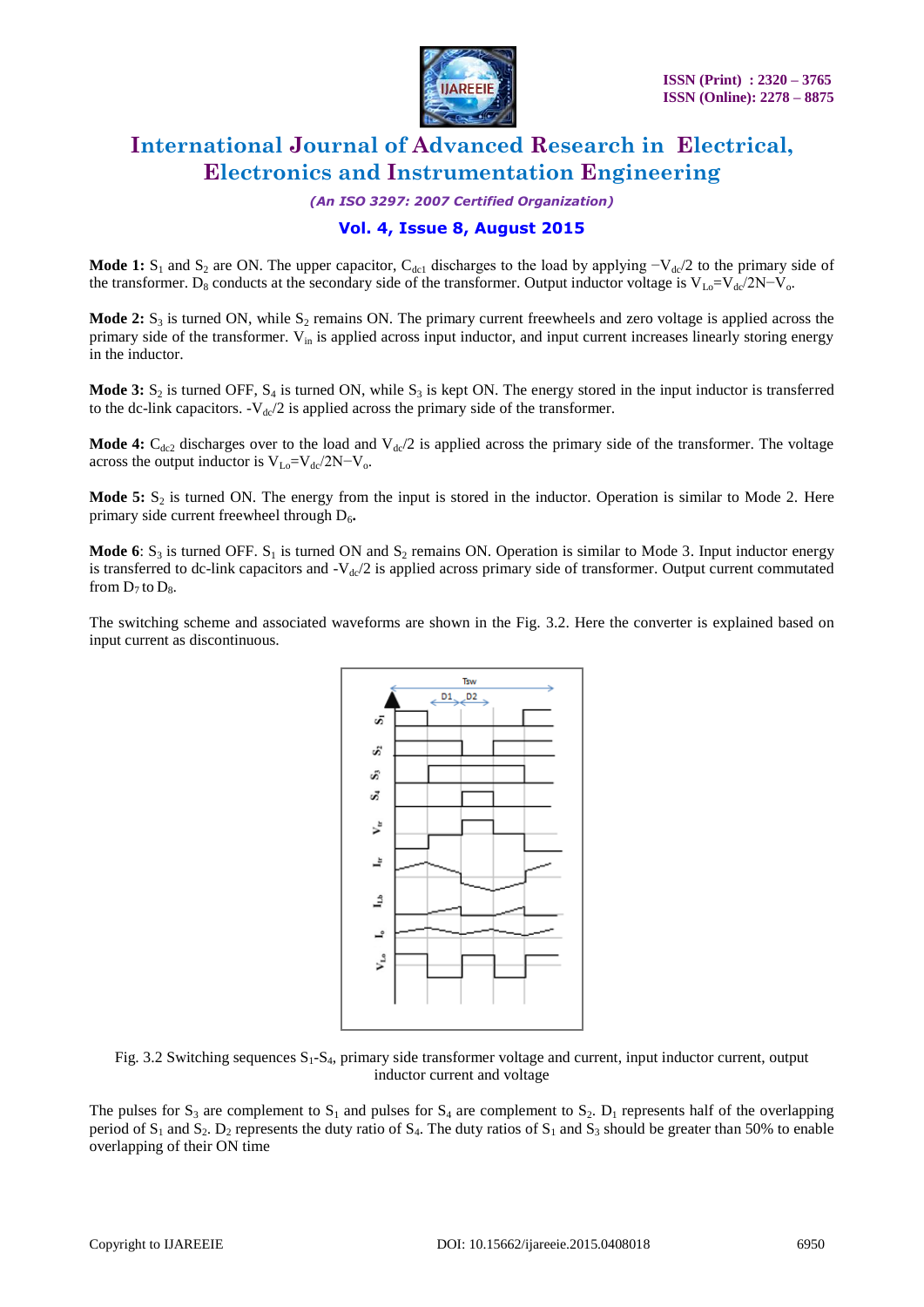

*(An ISO 3297: 2007 Certified Organization)*

### **Vol. 4, Issue 8, August 2015**

#### **IV. DESIGN CONSIDERATION**

**1 Input inductor (Lb)**: In DCM operation, the transferred power is a function of the dc-link voltage, duty ratio and the input inductor. Equation for input inductor is given below.

$$
L_b = \frac{D_1^2 V_m^2}{\pi f_s P_0} \times \int_0^{\pi} \frac{\sin wt^2}{1 - V_m \frac{\sin wt}{V_{dc}}} d(wt) \tag{1}
$$

 $V_m$ ,  $f_s$ ,  $P_0$  are peak input voltage, switching frequency and output power respectively. **2. Output inductor (L0):** Output inductor current can be discontinuous or continuous depending upon the design. Here output inductor value is designed to make current continuous.

$$
L_0 \ge \frac{V_0^2 (0.5 - D_2) T_{SW}}{2 \times P_x}
$$
 (2)

 $P<sub>x</sub>$  represents the minimum power at which the output current become continuous.

**3.Turns ratio of transformer (N):** 

$$
D_2 = \frac{N V_0}{V_{dc}}\tag{3}
$$

 $V_0$ ,  $V_{dc}$  is the output voltage and dc-link voltage.

#### **V. FUZZY LOGIC CONTROLLER**

A fuzzy logic controller is easy to design and it is simple. Response obtained by fuzzy logic controller is more superior to response obtained by other controllers. In this paper, we use Mamdani style fuzzy interface system. Here we have two input variables and one output variable.



Fig. 5.1 Variables of fuzzy controller

Fig. 5.1 shows the input and output variables. Error and deltaerror are the input variables and output1 is the output variable.



Fig. 5.2 Membership functions of the variable error.

There are seven membership functions for the input variable error. Fig. 5.2 shows the membership functions of input variable error.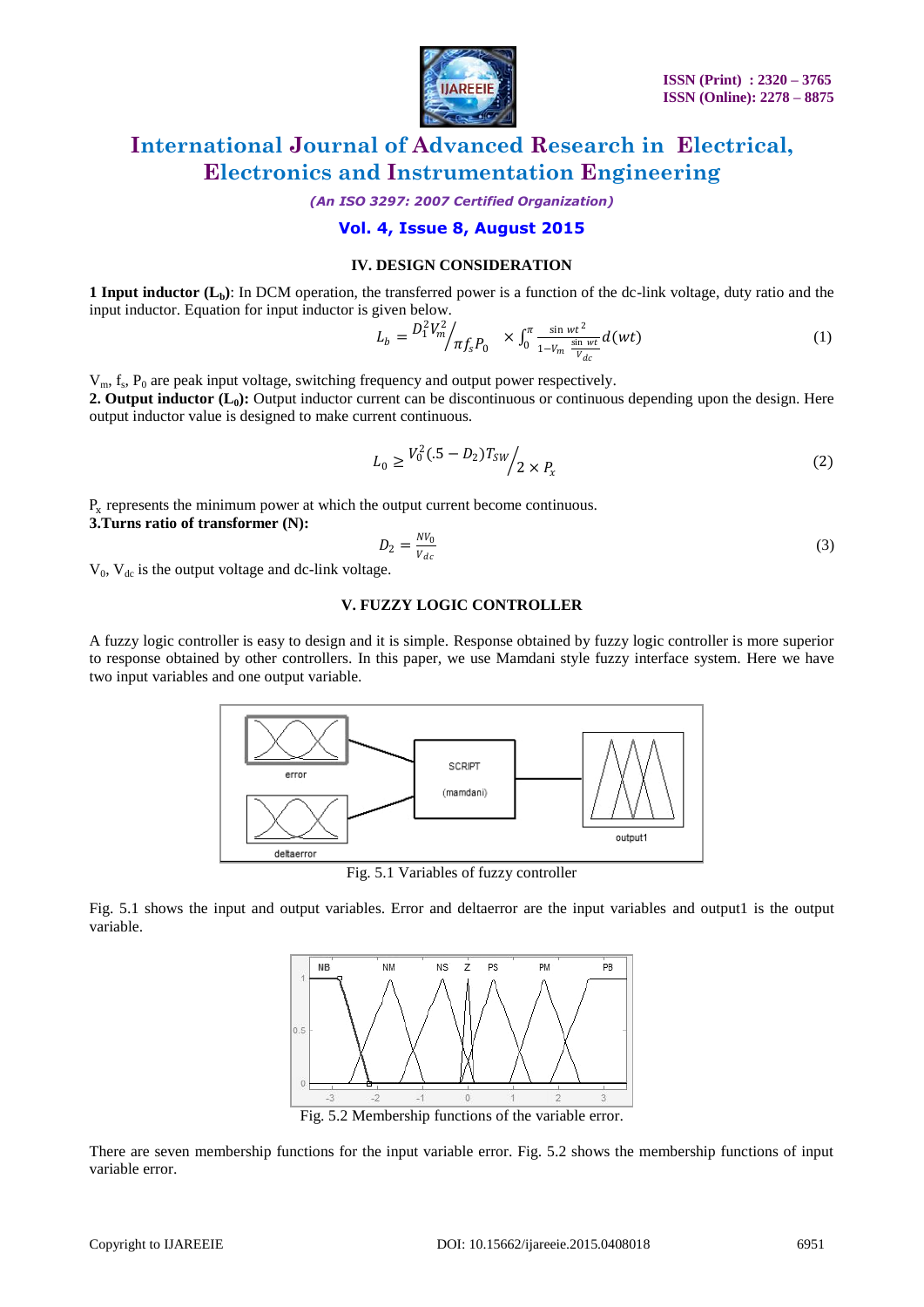

*(An ISO 3297: 2007 Certified Organization)*

### **Vol. 4, Issue 8, August 2015**



Fig. 5.3 Membership functions of the variable deltaerror

There are five membership functions for the input variable deltaerror. Fig. 5.3 shows the membership functions of input variable deltaerror.



Fig. 5.4 Membership functions of output variable

There are seven membership functions for the output variable. Fig. 5.4 shows the membership functions of output variable.

In this paper, eleven rules are used to control the output variable. The priorities for all the rules are set to one.

Rule 1: If error is  $(Z)$  then output1 is  $(Z)$ .

Rule 2: If error is (PS) then output1 is (PS).

- Rule 3: If error is (PM) then output1 is (PM).
- Rule 4: If error is (PB) then output1 is (PB).
- Rule 5: If error is (NM) then output1 is (NM).
- Rule 6: If error is (NB) then output1 is (NB).
- Rule 7: If error is (NS) then output1 is (NS).

Rule 8: If error is (PS) and deltaerror is (PS) then output1 is (PS).

Rule 9: If error is (PS) and deltaerror is (PB) then output1 is (PM).

Rule 10: If error is (NS) and deltaerror is (NS) then output1 is (NS).

Rule 11: If error is (NS) and deltaerror is (NB) then output1 is (NM).

#### **VI. RESULTS AND DISCUSSIONS**

A 500W/48 V prototype is simulated. Input voltage is 90 Vrms, 60 Hz ac, switching frequency is 125 KHz.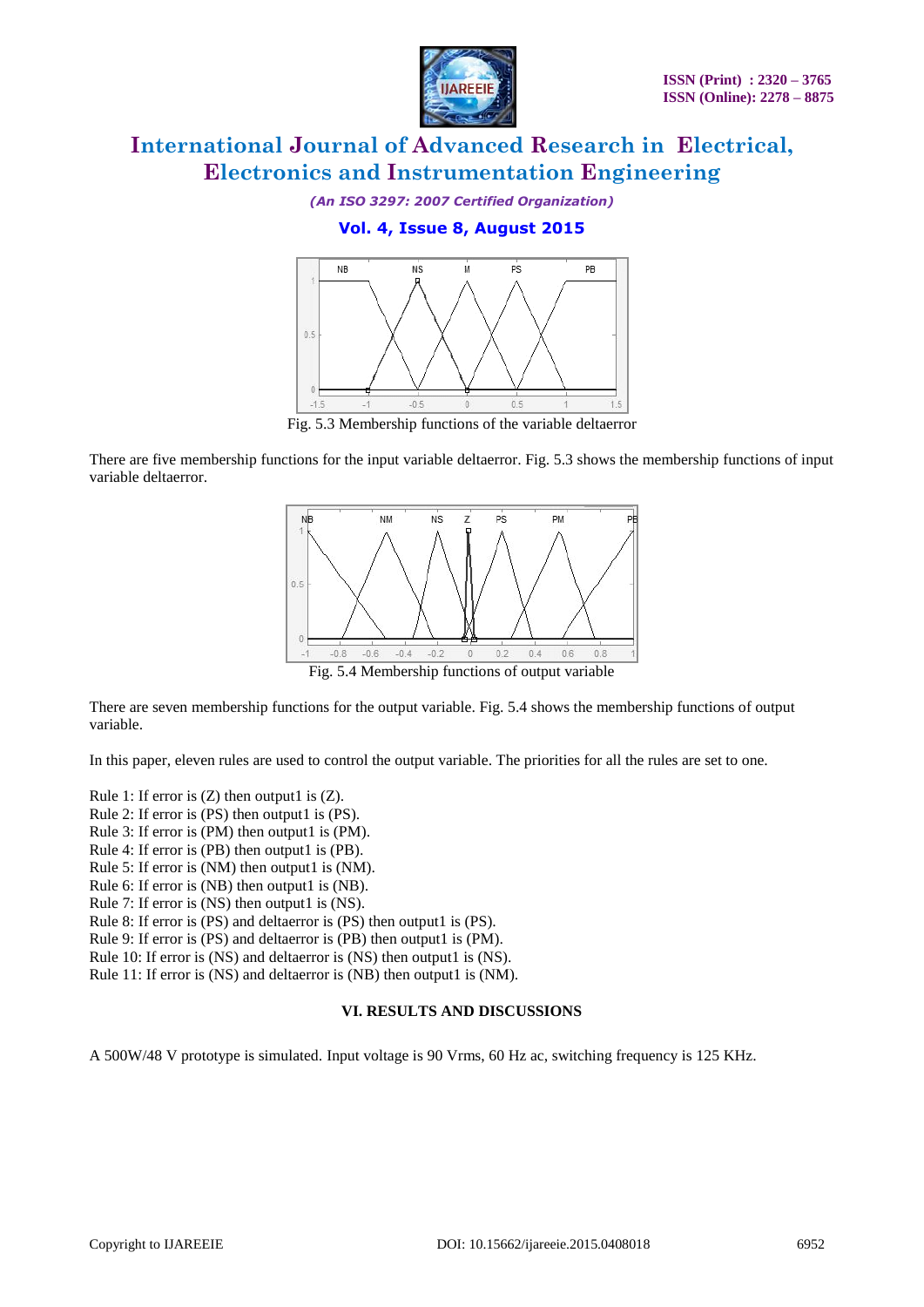

*(An ISO 3297: 2007 Certified Organization)*

### **Vol. 4, Issue 8, August 2015**



Fig. 6.1 SIMULINK/MATLAB model of the proposed converter

Fig. 6.1 shows, the MATLAB/SIMULINK model of proposed converter. Value for input and output inductor is  $27 \mu$ H, and the value of dc-link capacitors are chosen as  $470\mu$ , and output capacitor value is  $100\mu$ F.



Fig. 6.2 Control Scheme.

Fig. 6.2 shows the control scheme of the proposed converter. Reference voltage across the dc-link capacitors are chosen as 200V, and the output voltage reference is chosen as 48V. Voltage regulation is controlled by Fuzzy controller and dc-link capacitor voltage balancing is done by using PI controllers. 180*°* phase-shifted carrier waves are used for modulating the switches  $S_1$ ,  $S_3$  and  $S_2$ ,  $S_4$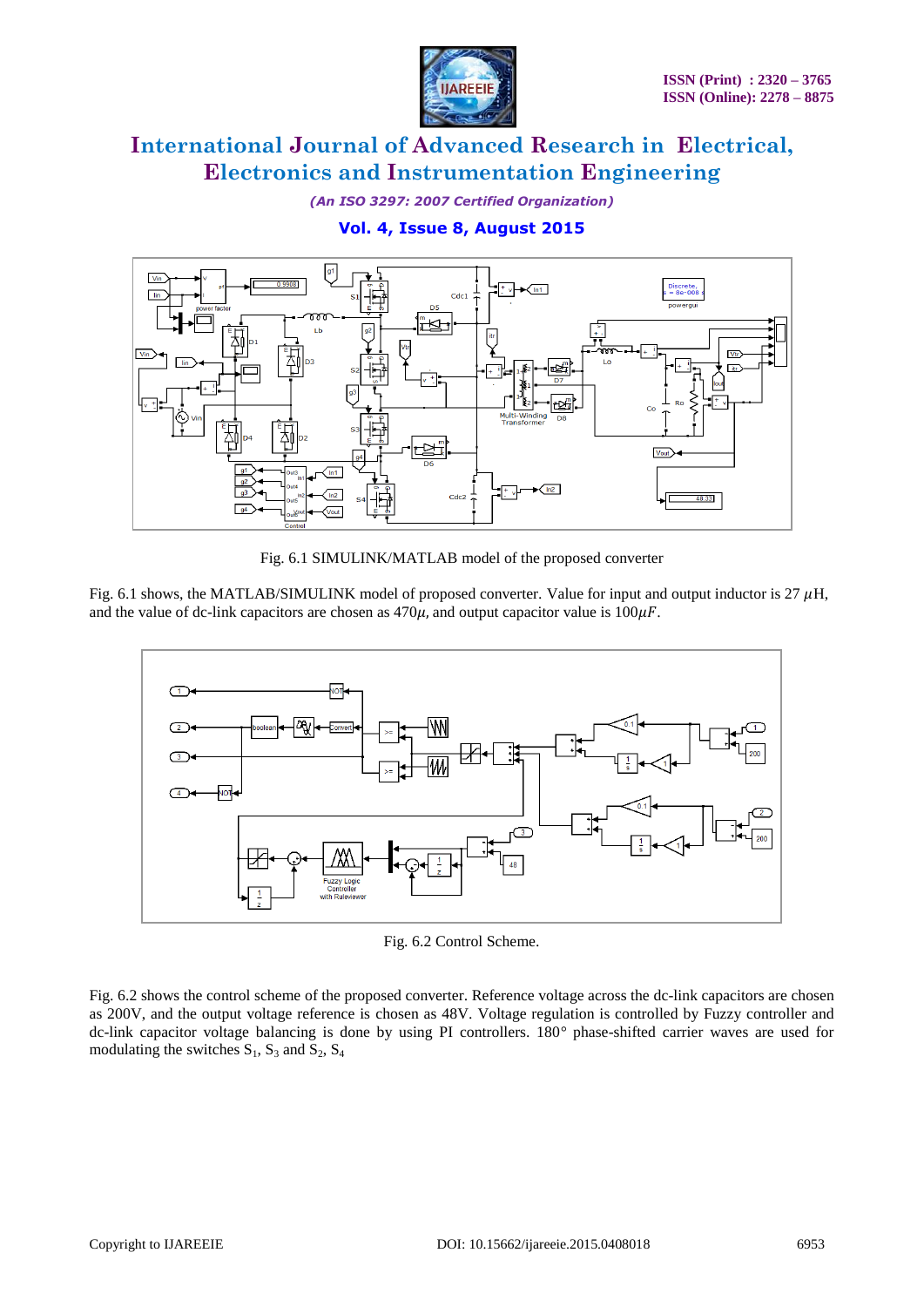

*(An ISO 3297: 2007 Certified Organization)*

### **Vol. 4, Issue 8, August 2015**



Fig. 6.3 Gate signals for switches  $S_1$ ,  $S_2$ ,  $S_3$ , and  $S_4$ 

Switching pattern is shown in fig. 6.3. Switching signals of switches  $S_1$  and  $S_3$ ,  $S_2$  and  $S_4$  are complement to each other



Fig. 6.4 Output inductor voltage and current, primary side transformer voltage and current

Output inductor voltage, output inductor current, primary side transformer voltage, primary side transformer current waveforms are shown in fig. 6.4.  $S_4$ ,  $S_3$  and  $S_1$ ,  $S_2$  are switched simultaneously to apply  $V_{dc}/2$  and  $-V_{dc}/2$  to the primary side of transformer. When switches  $S_2$  and  $S_3$  are switched ON simultaneously, zero voltage is applied across the primary side of transformer.



Fig. 6.5 Output current and voltage

Fig. 6.5 shows output current and voltage waveforms. Output voltage is approaching 48 V at steady state and the ripples are minimal. Output current is reaching 10 A at steady state .